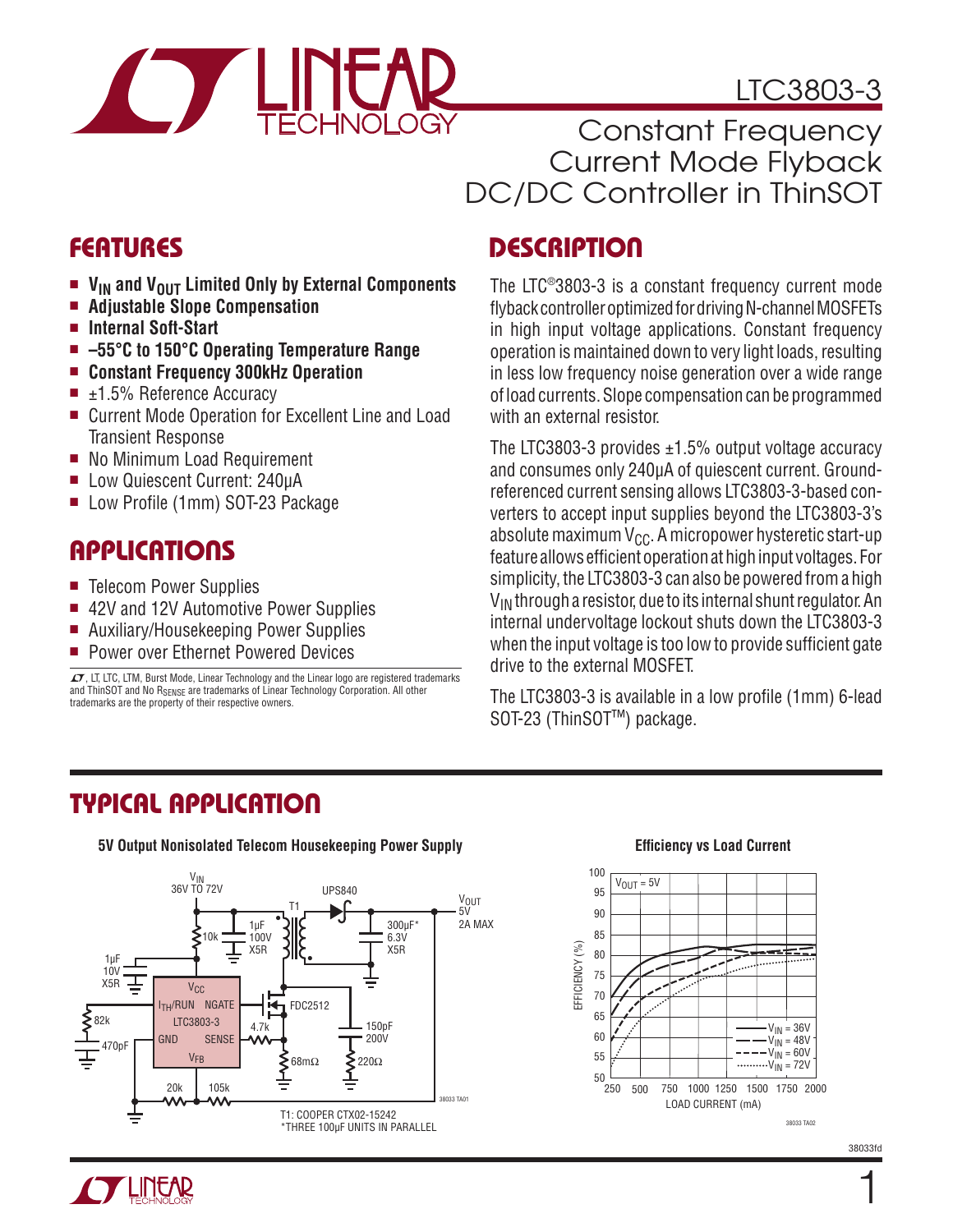### **ABSOLUTE MAXIMUM RATINGS**

#### $\sim$   $\sim$ **(Note 1)**

| Vec to GND                                        |  |
|---------------------------------------------------|--|
|                                                   |  |
|                                                   |  |
|                                                   |  |
|                                                   |  |
|                                                   |  |
|                                                   |  |
| Operating Junction Temperature Range (Notes 2, 3) |  |
| LTC3803E-3, LTC3803I-3  -40°C to 125°C            |  |
|                                                   |  |
|                                                   |  |
|                                                   |  |
| Lead Temperature (Soldering, 10 sec)  300°C       |  |
|                                                   |  |

#### **PACKAGE/ORDER INFORMATION**



 $*$ LTC3803-3 internal clamp circuit self regulates V<sub>CC</sub> voltage to 9.5V.

### **ORDER INFORMATION**

| <b>LEAD FREE FINISH</b>  | <b>TAPE AND REEL</b> | <b>PART MARKING*</b> | <b>PACKAGE DESCRIPTION</b> | <b>TEMPERATURE RANGE</b>  |
|--------------------------|----------------------|----------------------|----------------------------|---------------------------|
| LTC3803ES6-3#PBF         | ITC3803FS6-3#TRPBF   | <b>LTCJS</b>         | 6-Lead Plastic TSOT-23     | $-40^{\circ}$ C to 125°C  |
| LTC3803IS6-3#PBF         | LTC3803IS6-3#TRPBF   | LTCJT                | 6-Lead Plastic TSOT-23     | $-40^{\circ}$ C to 125°C  |
| LTC3803HS6-3#PBF         | LTC3803HS6-3#TRPBF   | <b>LTCJT</b>         | 6-Lead Plastic TSOT-23     | $-40^{\circ}$ C to 150°C. |
| ITC3803MPS6-3#PBF        | LTC3803MPS6-3#TRPBF  | <b>LTCJT</b>         | 6-Lead Plastic TSOT-23     | $-55^{\circ}$ C to 150°C  |
| <b>LEAD BASED FINISH</b> | <b>TAPE AND REEL</b> | <b>PART MARKING</b>  | <b>PACKAGE DESCRIPTION</b> | <b>TEMPERATURE RANGE</b>  |
| LTC3803MPS6-3            | LTC3803MPS6-3#TR     | LTCJT                | 6-Lead Plastic TSOT-23     | $-55^{\circ}$ C to 150°C  |

Consult LTC Marketing for parts specified with wider operating temperature ranges. \*The temperature grade is identified by a label on the shipping container. Consult LTC Marketing for information on non-standard lead based finish parts.

For more information on lead free part marking, go to: http://www.linear.com/leadfree/

For more information on tape and reel specifications, go to: http://www.linear.com/tapeandreel/

#### **ELECTRICAL CHARACTERISTICS** The  $\bullet$  denotes the specifications which apply over the full operating junction temperature range, otherwise specifications are at  $T_A = 25^\circ \text{C}$ . V<sub>CC</sub> = 8V, unless otherwise noted. (Notes 2, 3)

| <b>SYMBOL</b>         | <b>PARAMETER</b>                                                         | <b>CONDITIONS</b>                                                                          | <b>MIN</b>        | <b>TYP</b>               | <b>MAX</b>           | <b>UNITS</b> |
|-----------------------|--------------------------------------------------------------------------|--------------------------------------------------------------------------------------------|-------------------|--------------------------|----------------------|--------------|
| VTURNON               | V <sub>CC</sub> Turn On Voltage                                          | LTC3803E-3, LTC3803I-3<br>LTC3803H-3<br>LTC3803MP-3                                        | 7.6<br>7.5<br>7.5 | 8.7<br>8.7<br>8.7        | 9.2<br>9.25<br>9.4   | V<br>V<br>V  |
| VTURNOFF              | V <sub>CC</sub> Turn Off Voltage                                         | LTC3803E-3<br>LTC3803I-3<br>LTC3803H-3<br>LTC3803MP-3                                      | 4.6<br>4.4        | 5.7<br>5.7<br>5.7<br>5.7 | 7.2                  | V<br>V<br>V  |
| VHYST                 | V <sub>CC</sub> Hysteresis (V <sub>TURNON</sub> - V <sub>TURNOFF</sub> ) |                                                                                            |                   | 3                        |                      | V            |
| V <sub>CLAMP1mA</sub> | V <sub>CC</sub> Shunt Regulator Voltage                                  | $I_{CC} = 1mA$ , $V_{ITH/RUN} = 0V$<br>LTC3803E-3. LTC3803I-3<br>LTC3803H-3<br>LTC3803MP-3 | 8.3<br>8.3<br>8   | 9.4<br>9.4<br>9.4        | 10.3<br>10.5<br>10.5 | V<br>V<br>V  |



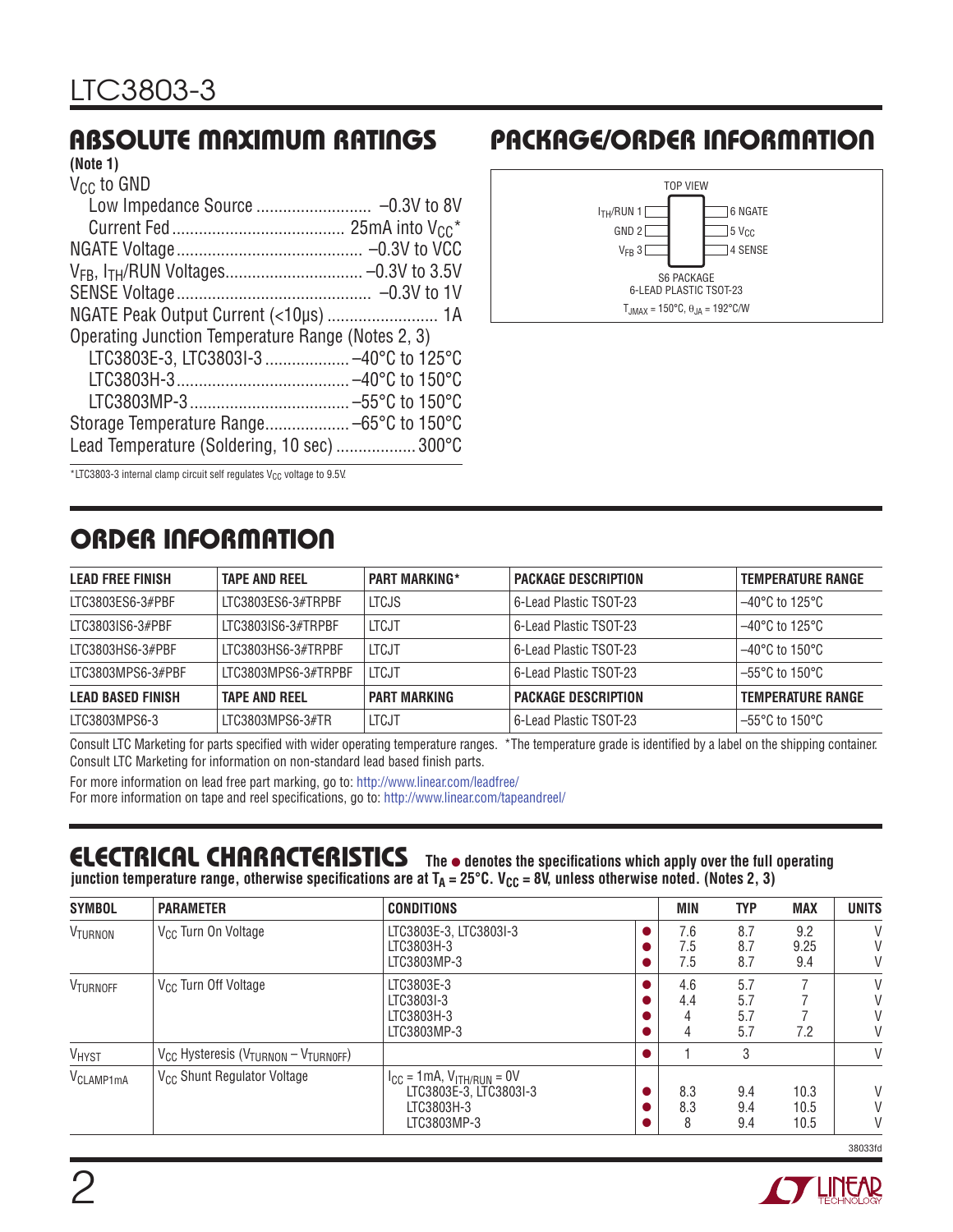#### **ELECTRICAL CHARACTERISTICS** The  $\bullet$  denotes the specifications which apply over the full operating

junction temperature range, otherwise specifications are at T<sub>A</sub> = 25°C. V<sub>CC</sub> = 8V, unless otherwise noted. (Notes 2, 3)

| <b>SYMBOL</b>           | <b>PARAMETER</b>                                        | <b>CONDITIONS</b>                                                                                                                                                                                                                                                                                                                    |  | MIN                                       | <b>TYP</b>                                | <b>MAX</b>                                | <b>UNITS</b>                         |
|-------------------------|---------------------------------------------------------|--------------------------------------------------------------------------------------------------------------------------------------------------------------------------------------------------------------------------------------------------------------------------------------------------------------------------------------|--|-------------------------------------------|-------------------------------------------|-------------------------------------------|--------------------------------------|
| V <sub>CLAMP25mA</sub>  | V <sub>CC</sub> Shunt Regulator Voltage                 | $I_{CC} = 25mA$ , $V_{ITH/RUN} = 0V$<br>LTC3803E-3, LTC3803I-3<br>LTC3803H-3<br>LTC3803MP-3                                                                                                                                                                                                                                          |  | 8.4<br>8.4<br>8.1                         | 9.5<br>9.5<br>9.5                         | 10.5<br>10.7<br>10.7                      | V<br>$\vee$<br>$\mathsf{V}$          |
| <b>VMARGIN</b>          | V <sub>CLAMP1mA</sub> - V <sub>TURNON</sub> Margin      | LTC3803E-3, LTC3803I-3,<br>LTC3803H-3<br>LTC3803MP-3                                                                                                                                                                                                                                                                                 |  | 0.05<br>0.03                              | 0.6<br>0.6                                |                                           | V<br>V                               |
| $I_{CC}$                | Input DC Supply Current<br>Normal Operation<br>Start-Up | (Note 4)<br>$VITH/RUN = 1.3V$<br>$V_{CC} = V_{TURNON} - 100$ mV                                                                                                                                                                                                                                                                      |  |                                           | 240<br>40                                 | 350<br>90                                 | μA<br>μA                             |
| VITHSHDN                | Shutdown Threshold (at ITH/RUN)                         | $V_{CC}$ > $V_{TURNON}$ , $V_{TTH/RUN}$ Falling<br>LTC3803E-3<br>LTC3803I-3, LTC3803H-3<br>LTC3803MP-3                                                                                                                                                                                                                               |  | 0.15<br>0.10<br>0.09                      | 0.28<br>0.28<br>0.28                      | 0.45<br>0.45<br>0.45                      | V<br>$\vee$<br>V                     |
| <b>ITHSTART</b>         | <b>Start-Up Current Source</b>                          | $VITH/RUN = 0V$                                                                                                                                                                                                                                                                                                                      |  | 0.2                                       | 0.3                                       | 0.4                                       | μA                                   |
| VFB                     | <b>Regulated Feedback Voltage</b>                       | (Note 5)<br>$0^{\circ}$ C $\leq$ T <sub>.I</sub> $\leq$ 85°C<br>LTC3803E-3: $-40^{\circ}$ C $\leq$ T <sub>J</sub> $\leq$ 85°C<br>LTC3803I-3: $-40^{\circ}$ C $\leq$ T <sub>J</sub> $\leq$ 125°C<br>LTC3803H-3: $-40^{\circ}$ C $\leq$ T <sub>J</sub> $\leq$ 150°C<br>LTC3803MP-3: $-55^{\circ}$ C $\leq$ T <sub>J</sub> $\leq$ 150°C |  | 0.788<br>0.780<br>0.780<br>0.780<br>0.780 | 0.800<br>0.800<br>0.800<br>0.800<br>0.800 | 0.812<br>0.812<br>0.820<br>0.820<br>0.820 | $\vee$<br>$\vee$<br>V<br>V<br>$\vee$ |
| <b>V<sub>IMAX</sub></b> | Peak Current Sense Voltage                              | $R_{SI} = 0$ (Note 6)<br>LTC3803E-3<br>LTC3803I-3, LTC3803H-3<br>LTC3803MP-3                                                                                                                                                                                                                                                         |  | 90<br>85<br>85                            | 100<br>100<br>100                         | 115<br>115<br>120                         | mV<br>mV<br>mV                       |
| $g_m$                   | Error Amplifier Transconductance                        | $ITH/RUN$ Pin Load = $\pm 5\mu$ A (Note 5)                                                                                                                                                                                                                                                                                           |  | 200                                       | 333                                       | 500                                       | µA/V                                 |
| $\Delta V_{O(LIME)}$    | <b>Output Voltage Line Regulation</b>                   | (Note 5)                                                                                                                                                                                                                                                                                                                             |  |                                           | 0.05                                      |                                           | mV/V                                 |
| $I_{FB}$                | V <sub>FR</sub> Input Current                           | (Note 5)                                                                                                                                                                                                                                                                                                                             |  |                                           | 10                                        | 50                                        | пA                                   |
| $f_{\rm OSC}$           | <b>Oscillator Frequency</b>                             | $VITH/RUN = 1.3V$                                                                                                                                                                                                                                                                                                                    |  | 270                                       | 300                                       | 330                                       | kHz                                  |
| DC <sub>ON(MIN)</sub>   | Minimum Switch On Duty Cycle                            | $V_{\text{ITH/RUN}}$ = 1.3V, $V_{\text{FB}}$ = 0.8V                                                                                                                                                                                                                                                                                  |  |                                           | 8                                         | 9.6                                       | $\frac{0}{0}$                        |
| DC <sub>ON(MAX)</sub>   | Maximum Switch On Duty Cycle                            | $V_{ITH/RUN}$ = 1.3V, $V_{FB}$ = 0.8V                                                                                                                                                                                                                                                                                                |  | 70                                        | 80                                        | 90                                        | $\frac{0}{0}$                        |
| t <sub>RISE</sub>       | Gate Drive Rise Time                                    | $C_{\text{LOAD}} = 3000pF$<br>40                                                                                                                                                                                                                                                                                                     |  |                                           |                                           | ns                                        |                                      |
| t <sub>FALL</sub>       | Gate Drive Fall Time                                    | $C_{\text{LOAD}} = 3000pF$ (Note 7)<br>40                                                                                                                                                                                                                                                                                            |  |                                           | ns                                        |                                           |                                      |
| <b>I</b> SLMAX          | Peak Slope Compensation Output Current                  | 5<br>(Note 7)                                                                                                                                                                                                                                                                                                                        |  |                                           | μA                                        |                                           |                                      |
| t <sub>SFST</sub>       | Soft-Start Time                                         | 1.4                                                                                                                                                                                                                                                                                                                                  |  |                                           | ms                                        |                                           |                                      |

**Note 1:** Stresses beyond those listed under Absolute Maximum Ratings may cause permanent damage to the device. Exposure to any Absolute Maximum Rating condition for extended periods may affect device reliability and lifetime.

**Note 2:** The LTC3803-3 is tested under pulsed load conditions such that  $T_J \approx T_A$ . The LTC3803E-3 is guaranteed to meet specifications from  $0^{\circ}$ C to 85 $^{\circ}$ C junction temperature. Specifications over the  $-40^{\circ}$ C to 125°C operating junction temperature range are assured by design, characterization and correlation with statistical process controls. The LTC3803I-3 is guaranteed over the –40°C to 125°C operating junction temperature range, the LTC3803H-3 is guaranteed over the –40°C to 150°C operating junction temperature range and the LTC3803MP-3 is tested and guaranteed over the full –55°C to 150°C operating junction temperature range. High junction temperatures degrade operating lifetimes; operating lifetime is derated for junction temperatures greater than 125°C. Note that the maximum ambient temperature consistent with these specifications is determined by specific operating conditions in

conjunction with board layout, the rated package thermal impedance and other environmental factors.

**Note 3:** Junction temperature  $T_J$  is calculated from the ambient temperature  $T_A$  and power dissipation  $P_D$  according to the following formula:

 $T_J = T_A + (P_D \cdot 230^{\circ} \text{C/W}).$ 

**Note 4:** Dynamic supply current is higher due to the gate charge being delivered at the switching frequency.

**Note 5:** The LTC3803-3 is tested in a feedback loop that servos  $V_{FB}$  to the output of the error amplifier while maintaining  $I<sub>TH</sub>/RUN$  at the midpoint of the current limit range.

**Note 6:** Peak current sense voltage is reduced dependent on duty cycle and an optional external resistor in series with the SENSE pin  $(R_{SL})$ . For details, refer to the programmable slope compensation feature in the Applications Information section.

**Note 7:** Guaranteed by design.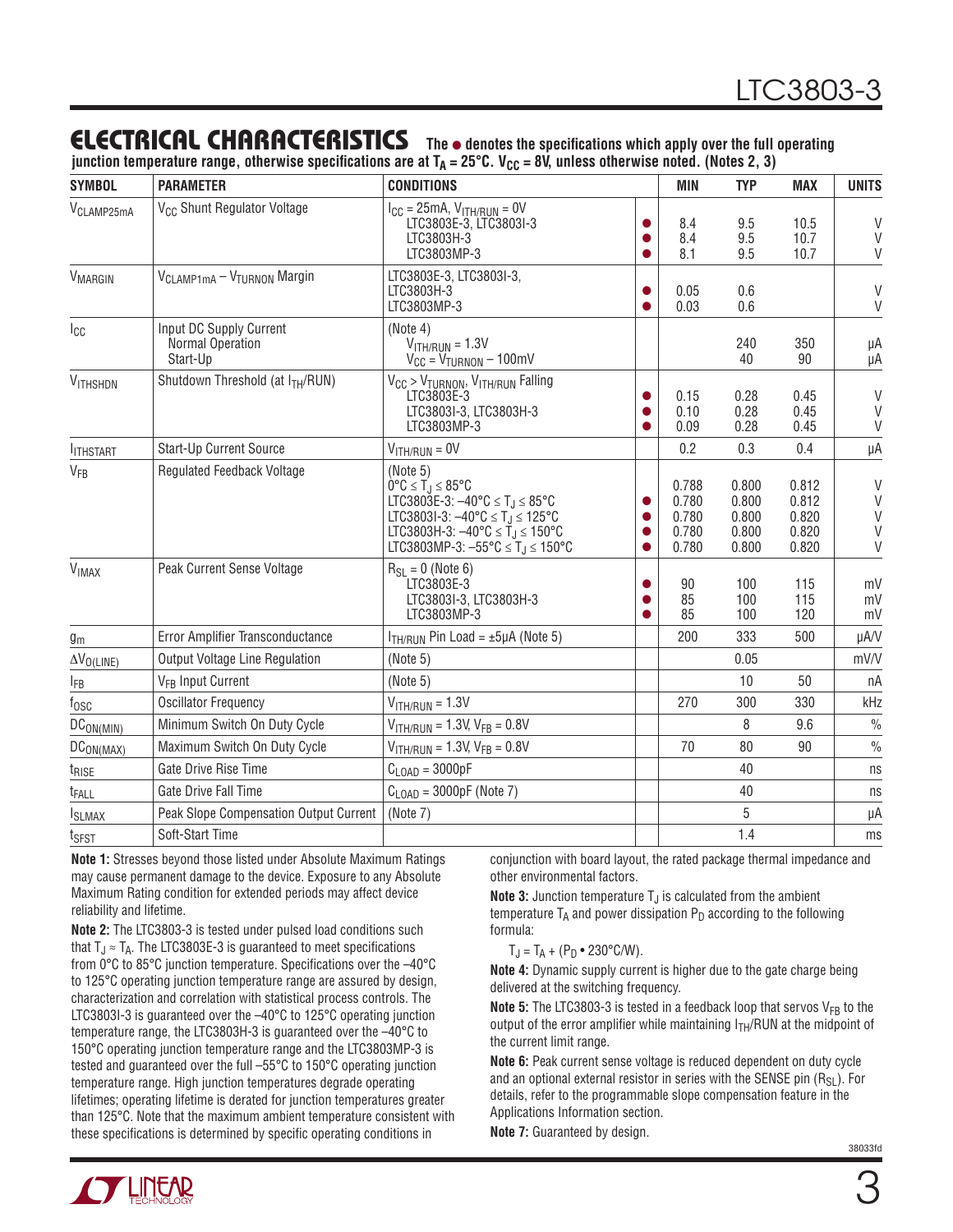#### **TYPICAL PERFORMANCE CHARACTERISTICS TA = 25°C unless otherwise noted.**



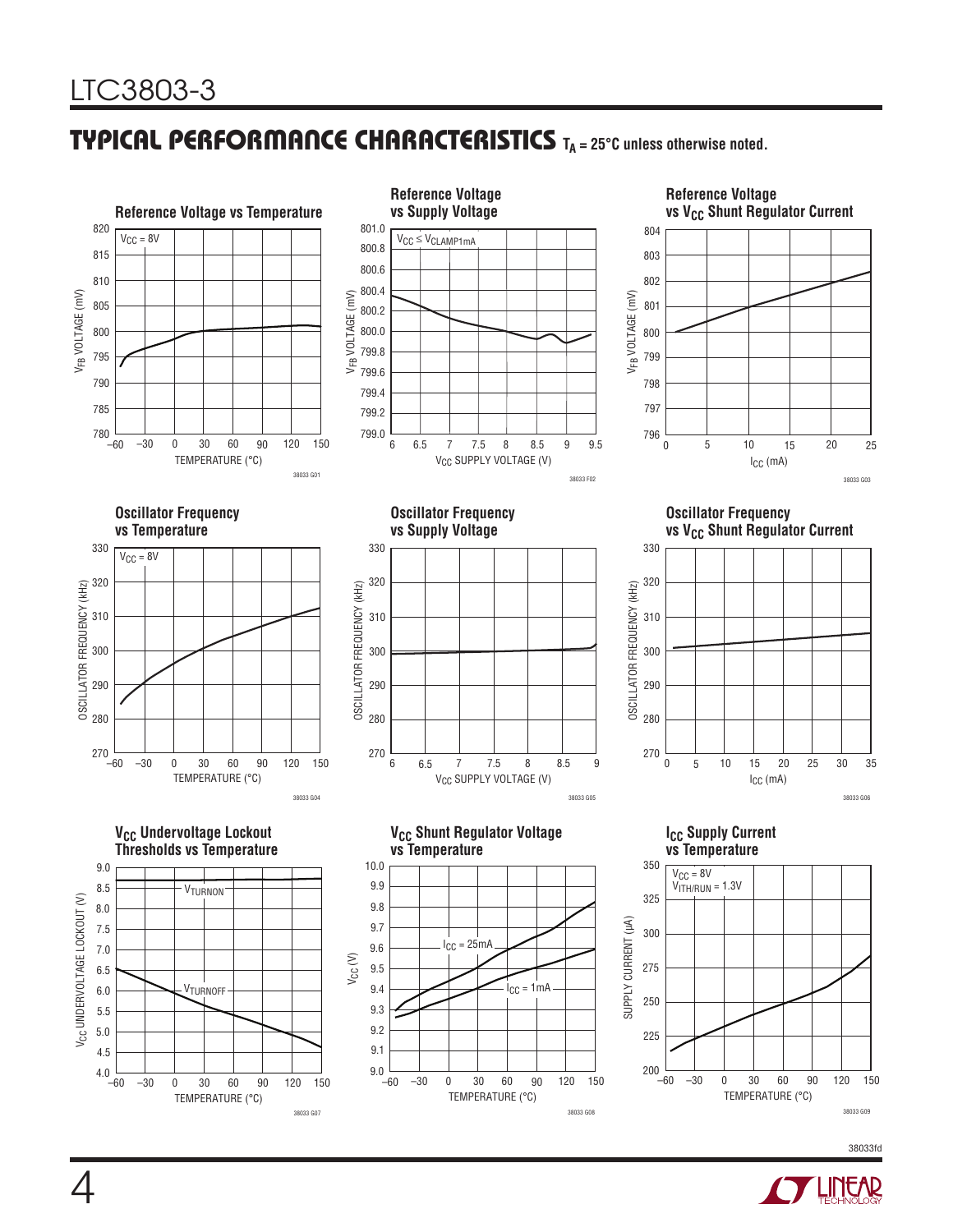### **TYPICAL PERFORMANCE CHARACTERISTICS TA = 25°C unless otherwise noted.**



38033 G14

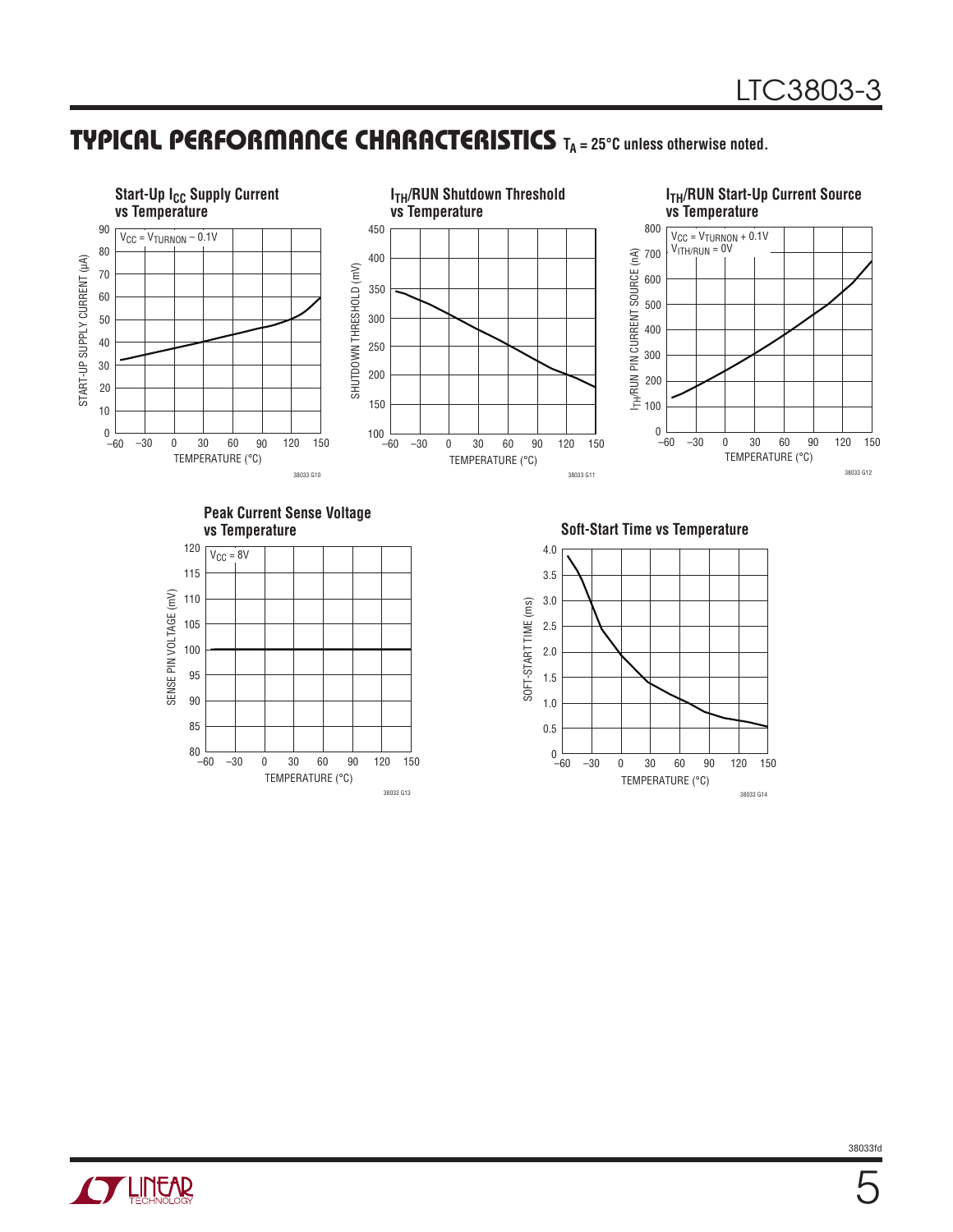### **PIN FUNCTIONS**

**I<sub>TH</sub>/RUN (Pin 1):** This pin performs two functions. It serves as the error amplifier compensation point as well as the run/shutdown control input. Nominal voltage range is 0.7V to 1.9V. Forcing this pin below the shutdown threshold ( $V_{\text{ITHSHDM}}$ ) causes the LTC3803-3 to shut down. In shutdown mode, the NGATE pin is held low.

**GND (Pin 2):** Ground Pin.

**VFB (Pin 3):** Receives the feedback voltage from an external resistive divider across the output.

**SENSE (Pin 4):** This pin performs two functions. It monitors switch current by reading the voltage across an external current sense resistor to ground. It also injects a current ramp that develops slope compensation voltage across an optional external programming resistor.

V<sub>CC</sub> (Pin 5): Supply Pin. Must be closely decoupled to GND (Pin 2).

**NGATE (Pin 6):** Gate Drive for the External N-Channel MOSFET. This pin swings from OV to  $V_{CC}$ .



# **BLOCK DIAGRAM**

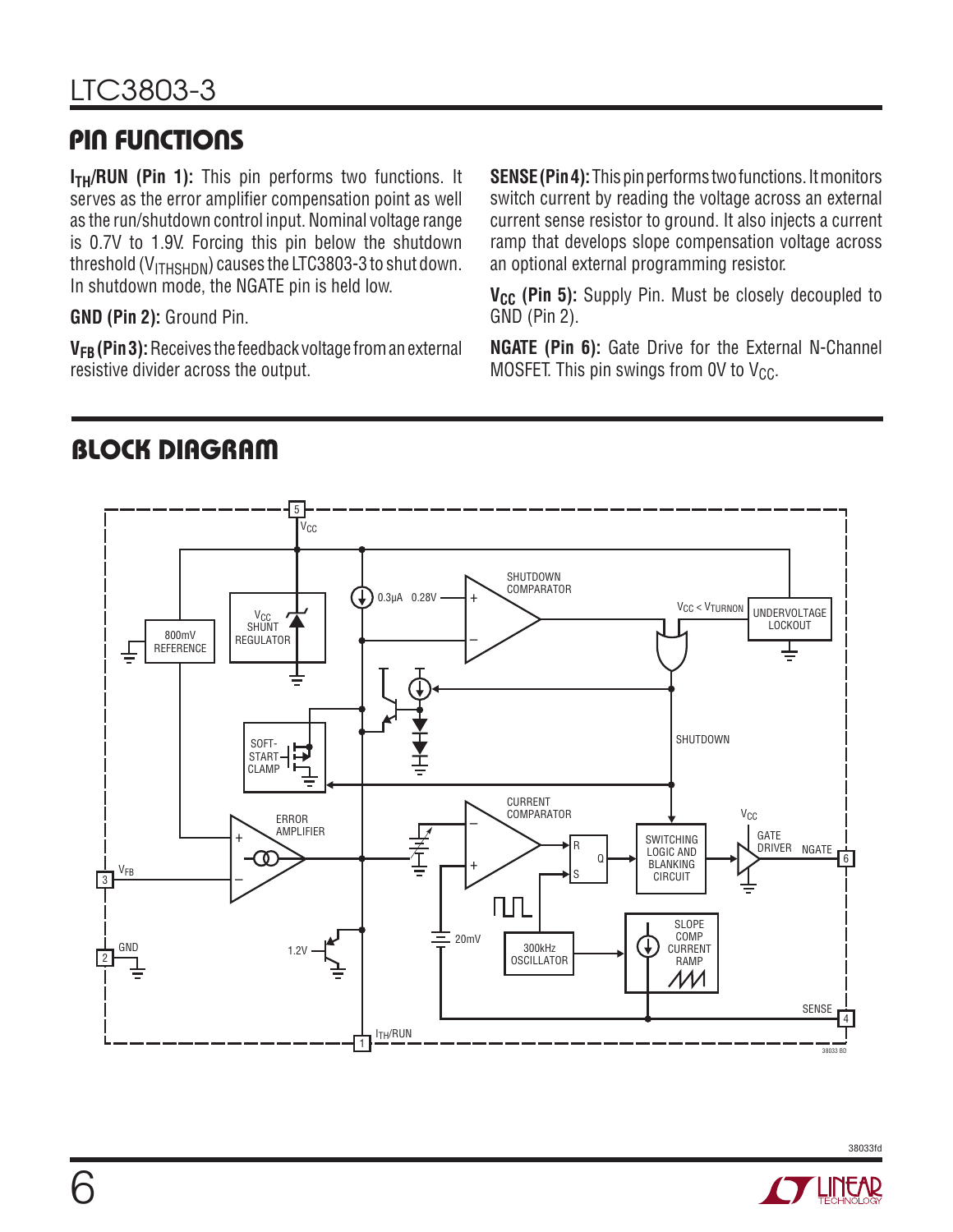### **OPERATION**

The LTC3803-3 is a constant frequency current mode controller for flyback and DC/DC boost converter applications in a tiny ThinSOT package. The LTC3803-3 is designed so that none of its pins need to come in contact with the input or output voltages of the power supply circuit of which it is a part, allowing the conversion of voltages well beyond the LTC3803-3's absolute maximum ratings.

#### **Main Control Loop**

Due to space limitations, the basics of current mode DC/DC conversion will not be discussed here; instead, the reader is referred to the detailed treatment in Application Note 19, or in texts such as Abraham Pressman's Switching Power Supply Design.

Please refer to the Block Diagram and the Typical Application on the front page of this data sheet. An external resistive voltage divider presents a fraction of the output voltage to the  $V_{FB}$  pin. The divider must be designed so that when the output is at the desired voltage, the  $V_{FR}$  pin voltage will equal the 800mV from the internal reference. If the load current increases, the output voltage will decrease slightly, causing the  $V_{FR}$  pin voltage to fall below 800mV. The error amplifier responds by feeding current into the  $I_{TH}/RUN$  pin. If the load current decreases, the  $V_{FB}$  voltage will rise above 800mV and the error amplifier will sink current away from the  $I<sub>TH</sub>/RUN$  pin.

The voltage at the  $I<sub>TH</sub>/RUN$  pin commands the pulse-width modulator formed by the oscillator, current comparator and RS latch. Specifically, the voltage at the  $I<sub>TH</sub>/RUN$  pin sets the current comparator's trip threshold. The current comparator monitors the voltage across a current sense resistor in series with the source terminal of the external MOSFET. The LTC3803-3 turns on the external power MOSFET when the internal free-running 300kHz oscillator sets the RS latch. It turns off the MOSFET when the current comparator resets the latch or when 80% duty cycle is reached, whichever happens first. In this way, the peak current levels through the flyback transformer's primary and secondary are controlled by the  $I<sub>TH</sub>/RUN$  voltage.

Since the  $I<sub>TH</sub>/RUN$  voltage is increased by the error amplifier whenever the output voltage is below nominal, and decreased whenever output voltage exceeds nominal, the voltage regulation loop is closed. For example, whenever the load current increases, output voltage will decrease slightly, and sensing this, the error amplifier raises the  $I<sub>TH</sub>/RUN$  voltage by sourcing current into the  $I<sub>TH</sub>/RUN$  pin, raising the current comparator threshold, thus increasing the peak currents through the transformer primary and secondary. This delivers more current to the load, bringing the output voltage back up.

The  $I_{TH}/RUN$  pin serves as the compensation point for the control loop. Typically, an external series RC network is connected from  $I<sub>TH</sub>/RUN$  to ground and is chosen for optimal response to load and line transients. The impedance of this RC network converts the output current of the error amplifier to the  $I<sub>TH</sub>/RUN$  voltage which sets the current comparator threshold and commands considerable influence over the dynamics of the voltage regulation loop.

#### **Start-Up/Shutdown**

The LTC3803-3 has two shutdown mechanisms to disable and enable operation: an undervoltage lockout on the  $V_{CC}$ supply pin voltage, and a forced shutdown whenever external circuitry drives the  $I<sub>TH</sub>/RUN$  pin low. The LTC3803-3 transitions into and out of shutdown according to the state diagram (Figure 1).



**Figure 1. Start-Up/Shutdown State Diagram**

7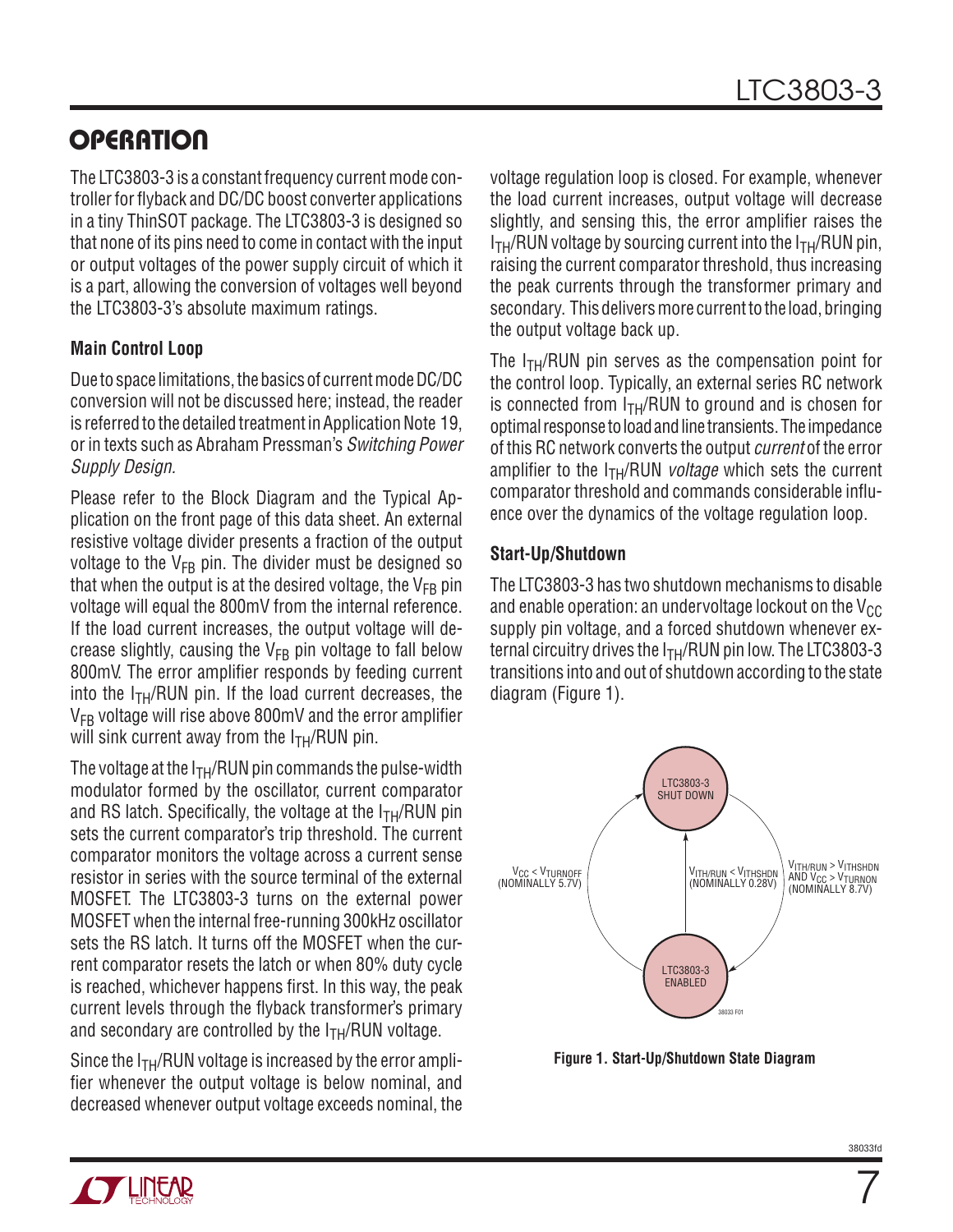# **OPERATION**

The undervoltage lockout (UVLO) mechanism prevents the LTC3803-3 from trying to drive a MOSFET with insufficient  $V_{GS}$ . The voltage at the  $V_{CC}$  pin must exceed  $V_{\text{TURNON}}$  (nominally 8.7V) at least momentarily to enable LTC3803-3 operation. The  $V_{CC}$  voltage is then allowed to fall to  $V_{TURNOFF}$  (nominally 5.7V) before undervoltage lockout disables the LTC3803-3. This wide UVLO hysteresis range supports the use of a bias winding on the flyback transformer to power the LTC3803-3—see the section Powering the LTC3803-3.

The  $I_{TH}/RUN$  pin can be driven below the shutdown threshold ( $V_{\text{ITHSHDN}}$ ) to force the LTC3803-3 into shutdown. An internal 0.3μA current source always tries to pull this pin towards  $V_{\text{CC}}$ . When the  $I_{\text{TH}}/RUN$  pin voltage is allowed to exceed  $V_{\text{ITHSHDN}}$ , and  $V_{\text{CC}}$  exceeds  $V_{\text{TURNON}}$ , the LTC3803-3 begins to operate and an internal clamp immediately pulls the  $I<sub>TH</sub>/RUN$  pin up to about 0.7V. In operation, the  $I<sub>TH</sub>/RUN$  pin voltage will vary from roughly 0.7V to 1.9V to represent current comparator thresholds from zero to maximum.

#### **Internal Soft-Start**

An internal soft-start feature is enabled whenever the LTC3803-3 comes out of shutdown. Specifically, the  $I<sub>TH</sub>$ RUN voltage is clamped and is prevented from reaching maximum until roughly 1.4ms has passed. This allows the input and output currents of LTC3803-3-based power supplies to rise in a smooth and controlled manner on start-up.

#### **Powering the LTC3803-3**

In the simplest case, the LTC3803-3 can be powered from a high voltage supply through a resistor. A built-in shunt regulator from the  $V_{CC}$  pin to GND will draw as much current as needed through this resistor to regulate the  $V_{\text{CC}}$  voltage to around 9.5V as long as the  $V_{\text{CC}}$  pin is not forced to sink more than 25mA. This shunt regulator is always active, even when the LTC3803-3 is in shutdown, since it serves the vital function of protecting the  $V_{CC}$  pin from seeing too much voltage.

For higher efficiency or for wide  $V_{IN}$  range applications, flyback controllers are typically powered through a separate bias winding on the flyback transformer. The LTC3803-3 has the wide UVLO hysteresis (1V min) and small  $V_{CC}$ supply current draw (<90µA when  $V_{CC}$  <  $V_{TURNON}$ ) that is needed to support such bootstrapped hysteretic start-up schemes.

The  $V_{CC}$  pin must be bypassed to ground immediately adjacent to the IC pins with a minimum of a 1μF ceramic or tantalum capacitor. Proper supply bypassing is necessary to supply the high transient currents required by the MOSFET gate driver.

#### **Adjustable Slope Compensation**

The LTC3803-3 injects a 5μA peak current ramp out through its SENSE pin which can be used for slope compensation in designs that require it. This current ramp is approximately linear and begins at zero current at 8% duty cycle, reaching peak current at 80% duty cycle. Additional details are provided in the Applications Information section.



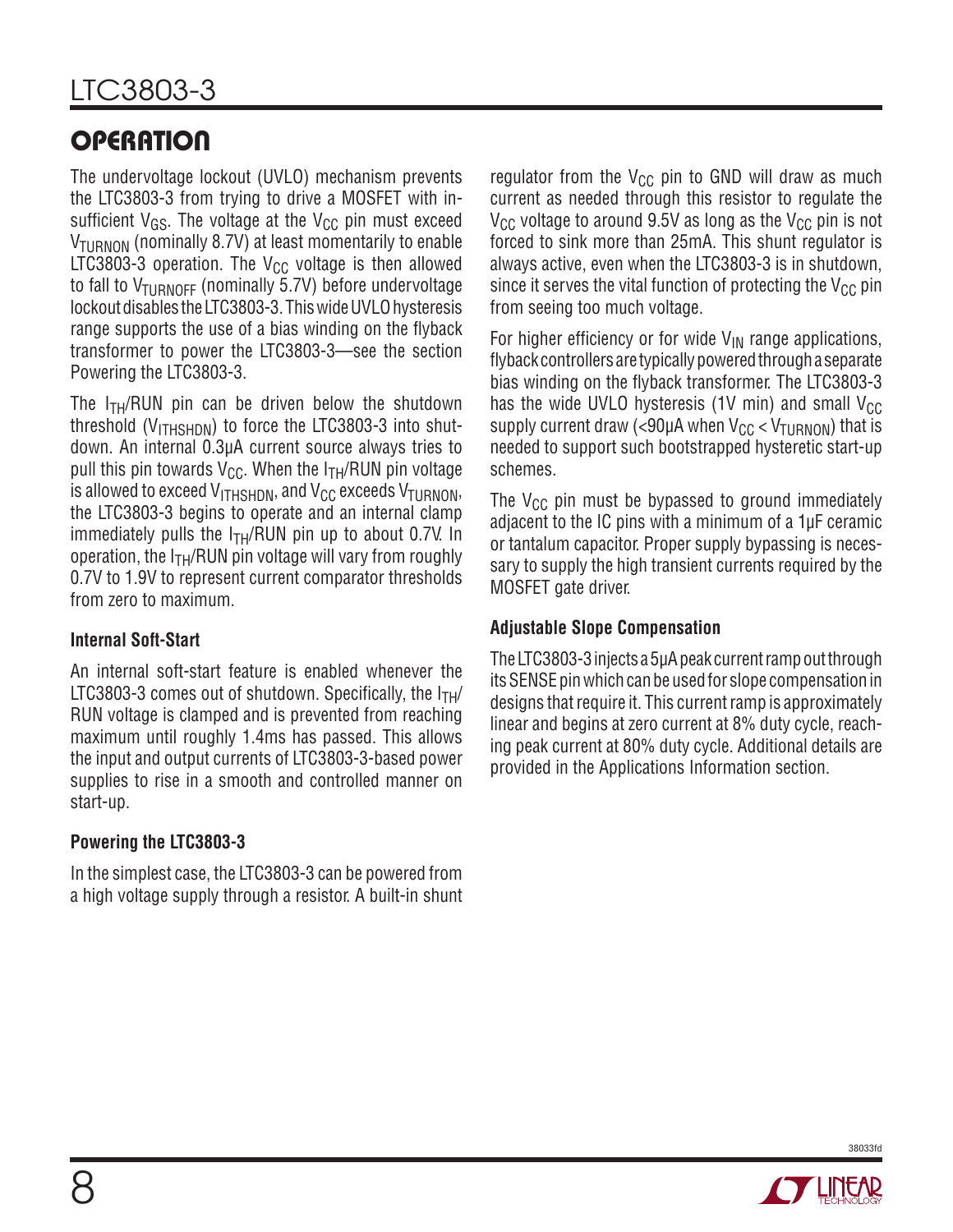### **APPLICATIONS INFORMATION**

Many LTC3803-3 application circuits can be derived from the topology shown in Figure 2.

The LTC3803-3 itself imposes no limits on allowed power output, input voltage  $V_{IN}$  or desired regulated output voltage  $V_{\text{OUT}}$ ; these are all determined by the ratings on the external power components. The key factors are: Q1's maximum drain-source voltage ( $BV<sub>DSS</sub>$ ), on-resistance ( $R<sub>DS(OM</sub>$ ) and maximum drain current, T1's saturation flux level and winding insulation breakdown voltages,  $C_{IN}$  and  $C_{OUT}$ 's maximum working voltage, ESR, and maximum ripple current ratings, and D1 and  $R_{\text{SFNSF}}$ 's power ratings.



**Figure 2. Typical LTC3803-3 Application Circuit**

#### **SELECTING FEEDBACK RESISTOR DIVIDER VALUES**

The regulated output voltage is determined by the resistor divider across  $V_{OIII}$  (R1 and R2 in Figure 2). The ratio of R2 to R1 needed to produce a desired  $V_{\text{OUT}}$  can be calculated:

$$
R2 = \frac{V_{OUT} - 0.8V}{0.8V} \bullet R1
$$

Choose resistance values for R1 and R2 to be as large as possible in order to minimize any efficiency loss due to the static current drawn from  $V_{\text{OUT}}$ , but just small enough so that when  $V_{\text{OUT}}$  is in regulation, the error caused by the nonzero input current to the  $V_{FB}$  pin is less than 1%. A good rule of thumb is to choose R1 to be 80k or less.

#### **TRANSFORMER DESIGN CONSIDERATIONS**

Transformer specification and design is perhaps the most critical part of applying the LTC3803-3 successfully. In addition to the usual list of caveats dealing with high frequency power transformer design, the following should prove useful.

#### **Turns Ratios**

Due to the use of the external feedback resistor divider ratio to set output voltage, the user has relative freedom in selecting transformer turns ratio to suit a given application. Simple ratios of small integers, e.g., 1:1, 2:1, 3:2, etc. can be employed which yield more freedom in setting total turns and mutual inductance. Simple integer turns ratios also facilitate the use of "off-the-shelf" configurable transformers such as the Coiltronics VERSA-PAC™ series in applications with high input to output voltage ratios. For example, if a 6-winding VERSA-PAC is used with three windings in series on the primary and three windings in parallel on the secondary, a 3:1 turns ratio will be achieved.

Turns ratio can be chosen on the basis of desired duty cycle. However, remember that the input supply voltage plus the secondary-to-primary referred version of the flyback pulse (including leakage spike) must not exceed the allowed external MOSFET breakdown rating.

#### **Leakage Inductance**

Transformer leakage inductance (on either the primary or secondary) causes a voltage spike to occur after the output switch (Q1) turn-off. This is increasingly prominent at higher load currents, where more stored energy must be dissipated. In some cases a snubber circuit will be required to avoid overvoltage breakdown at the MOSFET's drain node. Application Note 19 is a good reference on snubber design.

A bifilar or similar winding technique is a good way to minimize troublesome leakage inductances. However, remember that this will limit the primary-to-secondary breakdown voltage, so bifilar winding is not always practical.

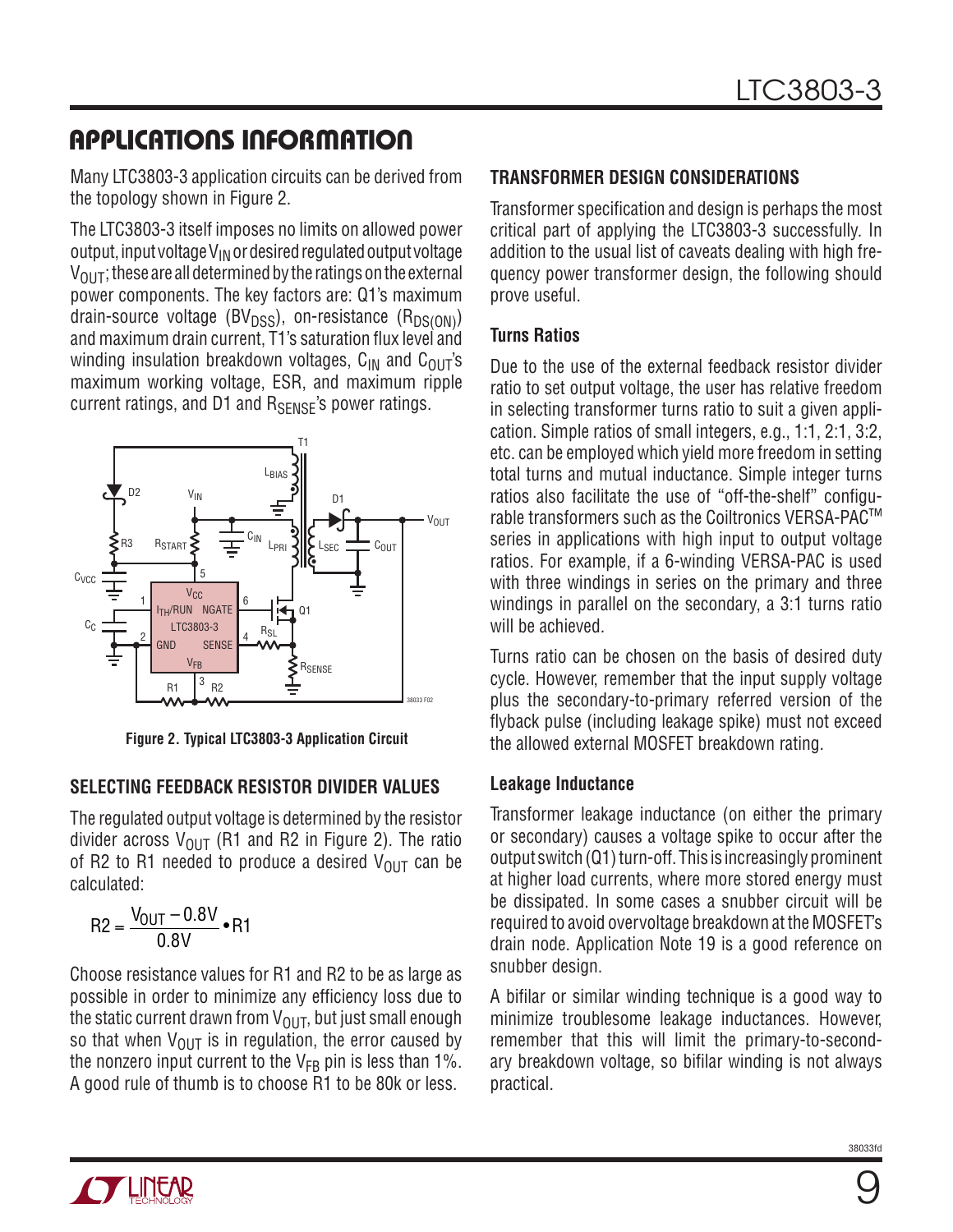### **APPLICATIONS INFORMATION**

#### **CURRENT SENSE RESISTOR CONSIDERATIONS**

The external current sense resistor ( $R_{\text{SENSE}}$  in Figure 2) allows the user to optimize the current limit behavior for the particular application. As the current sense resistor is varied from several ohms down to tens of milliohms, peak switch current goes from a fraction of an ampere to several amperes. Care must be taken to ensure proper circuit operation, especially with small current sense resistor values.

For example, a peak switch current of 5A requires a sense resistor of 0.020 $Ω$ . Note that the instantaneous peak power in the sense resistor is 0.5W and it must be rated accordingly. The LTC3803-3 has only a single sense line to this resistor. Therefore, any parasitic resistance in the ground side connection of the sense resistor will increase its apparent value. In the case of a  $0.020\Omega$  sense resistor, one milliohm of parasitic resistance will cause a 5% reduction in peak switch current. So the resistance of printed circuit copper traces and vias cannot necessarily be ignored.

#### **PROGRAMMABLE SLOPE COMPENSATION**

The LTC3803-3 injects a ramping current through its SENSE pin into an external slope compensation resistor  $(R_{\rm SI}$  in Figure 2). This current ramp starts at zero right after the NGATE pin has been high for the LTC3803-3's minimum duty cycle of 8%. The current rises linearly towards a peak of 5μA at the maximum duty cycle of 80%, shutting off once the NGATE pin goes low. A series resistor  $(R_{S1})$ connecting the SENSE pin to the current sense resistor  $(R_{SENSE})$  thus develops a ramping voltage drop. From the perspective of the SENSE pin, this ramping voltage adds to the voltage across the sense resistor, effectively reducing the current comparator threshold in proportion to duty cycle. This stabilizes the control loop against subharmonic oscillation. The amount of reduction in the

current comparator threshold ( $\Delta V_{\text{SENSE}}$ ) can be calculated using the following equation:

$$
\Delta V_{\text{SENSE}} = \frac{\text{Duty Cycle} - 8\%}{80\%} \cdot 5\mu\text{A} \cdot \text{R}_{\text{SL}}
$$

Note: LTC3803-3 enforces 8% < Duty Cycle < 80%.

A good starting value for  $R_{SI}$  is 5.9k, which gives a 30mV drop in current comparator threshold at 80% duty cycle. Designs not needing slope compensation may replace  $R_{SL}$ with a short circuit.

#### **INTERNAL WIDE HYSTERESIS UNDERVOLTAGE LOCKOUT**

The LTC3803-3 is designed to implement DC/DC converters operating from input voltages of typically 48V or more. The standard operating topology employs a third transformer winding ( $L_{\text{BIAS}}$  in Figure 2) on the primary side that provides power for the LTC3803-3 via its  $V_{CC}$  pin. However, this arrangement is not inherently self-starting. Start-up is affected by the use of an external trickle-charge resistor  $(R<sub>STAT</sub>$  in Figure 2) and the presence of an internal wide hysteresis undervoltage lockout circuit that monitors  $V_{CC}$ pin voltage. Operation is as follows:

Trickle-charge resistor  $R_{START}$  is connected to  $V_{IN}$  and supplies a small current, typically on the order of 100μA, to charge  $C_{VCC}$ . After some time, the voltage on  $C_{VCC}$ reaches the  $V_{CC}$  turn-on threshold. The LTC3803-3 then turns on abruptly and draws its normal supply current. The NGATE pin begins switching and the external MOSFET (Q1) begins to deliver power. The voltage on  $C<sub>VCC</sub>$  begins to decline as the LTC3803-3 draws its normal supply current, which exceeds that delivered by  $R_{\text{STAT}}$ . After some time, typically tens of milliseconds, the output voltage approaches its desired value. By this time, the third transformer winding is providing virtually all the supply current required by the LTC3803-3.

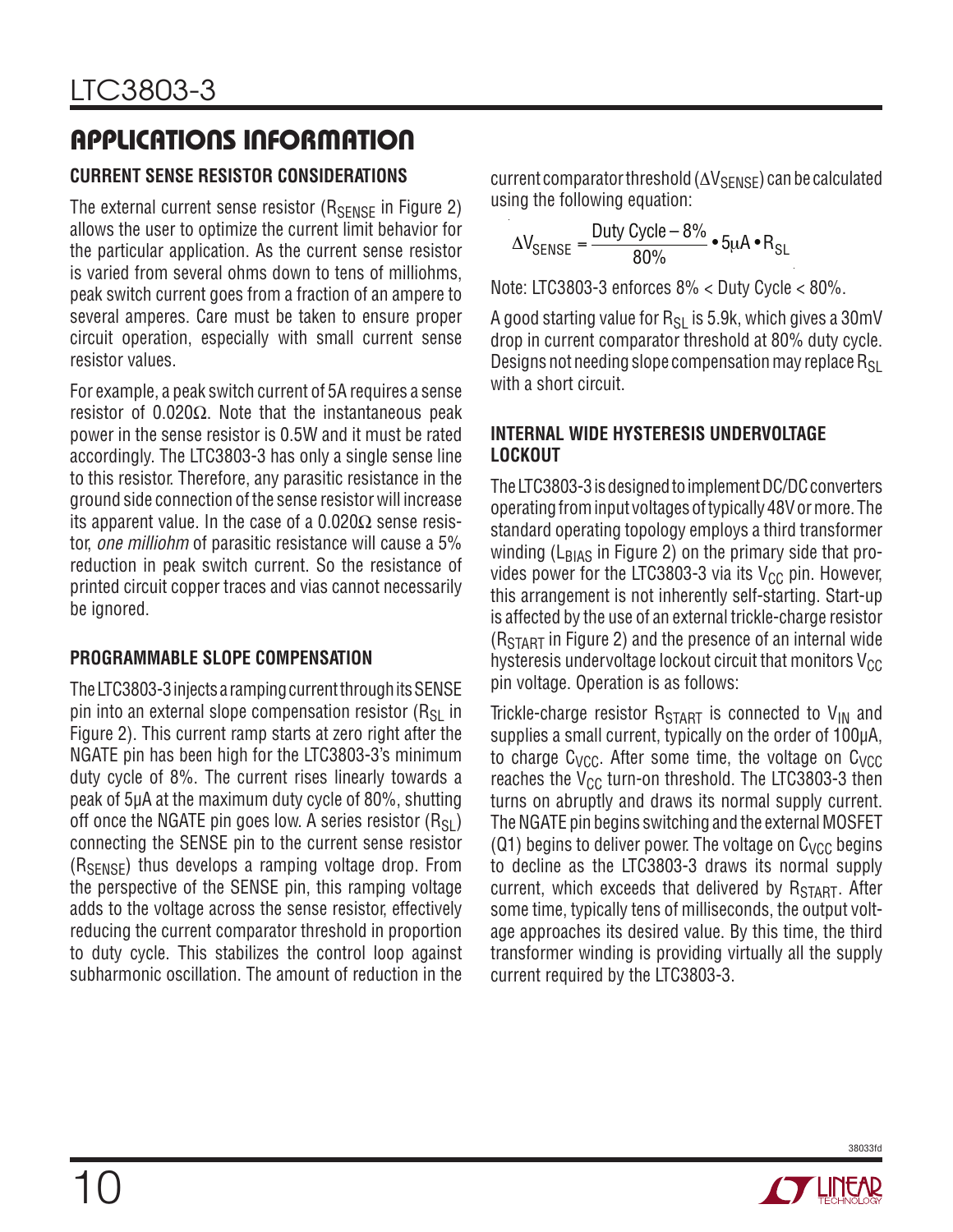### **APPLICATIONS INFORMATION**

One potential design pitfall is undersizing the value of capacitor  $C_{VCC}$ . In this case, the normal supply current drawn by the LTC3803-3 will discharge  $C_{VCC}$  too rapidly; before the third winding drive becomes effective, the  $V_{CC}$ turn-off threshold will be reached. The LTC3803-3 turns off, and the  $V_{CC}$  node begins to charge via  $R_{START}$  back up to the  $V_{CC}$  turn-on threshold. Depending on the particular situation, this may result in either several on-off cycles before proper operation is reached or permanent relaxation oscillation at the  $V_{CC}$  node.

Component selection is as follows:

Resistor R<sub>START</sub> should be made small enough to yield a worst-case minimum charging current greater than the maximum rated LTC3803-3 start-up current, to ensure there is enough current to charge  $C_{VCC}$  to the  $V_{CC}$  turnon threshold. It should be made large enough to yield a worst-case maximum charging current less than the minimum rated LTC3803-3 supply current, so that in operation, most of the LTC3803-3's supply current is delivered through the third winding. This results in the highest possible efficiency.

Capacitor  $C_{VCC}$  should then be made large enough to avoid the relaxation oscillation behavior described above. This is complicated to determine theoretically as it depends on the particulars of the secondary circuit and load behavior. Empirical testing is recommended.

The third transformer winding should be designed so that its output voltage, after accounting for the D2's forward voltage drop, exceeds the maximum  $V_{CC}$  turn-off threshold. Also, the third winding's nominal output voltage should be at least 0.5V below the minimum rated  $V_{CC}$  clamp voltage to avoid running up against the LTC3803-3's  $V_{CC}$  shunt regulator, needlessly wasting power.

#### **V<sub>CC</sub> SHUNT REGULATOR**

In applications including a third transformer winding, the internal  $V_{CC}$  shunt regulator serves to protect the LTC3803-3 from overvoltage transients as the third winding is powering up.

In applications where a third transformer winding is undesirable or unavailable, the shunt regulator allows the LTC3803-3 to be powered through a single dropping resistor from  $V_{IN}$  to  $V_{CC}$ , in conjunction with a bypass capacitor,  $C_{VCC}$ , that closely decouples  $V_{CC}$  to GND (see Figure 3). This simplicity comes at the expense of reduced efficiency due to the static power dissipation in the  $R_{VCC}$ dropping resistor.

The shunt regulator can draw up to 25mA through the  $V_{CC}$  pin to GND to drop enough voltage across  $R_{VCC}$  to regulate  $V_{CC}$  to around 9.5V. For applications where  $V_{IN}$ is low enough such that the static power dissipation in  $R_{VCC}$  is acceptable, using the  $V_{CC}$  shunt regulator is the simplest way to power the LTC3803-3.



**Figure 3. Powering the LTC3803-3 Via the Internal Shunt Regulator**

#### **EXTERNAL PREREGULATOR**

The circuit in Figure 4 shows a third way to power the LTC3803-3. An external series preregulator consisting of series pass transistor Q1, Zener diode D1, and bias resistor  $R_B$  brings V<sub>CC</sub> to at least 7.6V nominal, well above the V<sub>CC</sub> turn-off threshold. Resistor  $R_{START}$  momentarily charges the  $V_{CC}$  node up to the  $V_{CC}$  turn-on threshold, enabling the LTC3803-3.



**Figure 4. Powering the LTC3803-3 with an External Preregulator**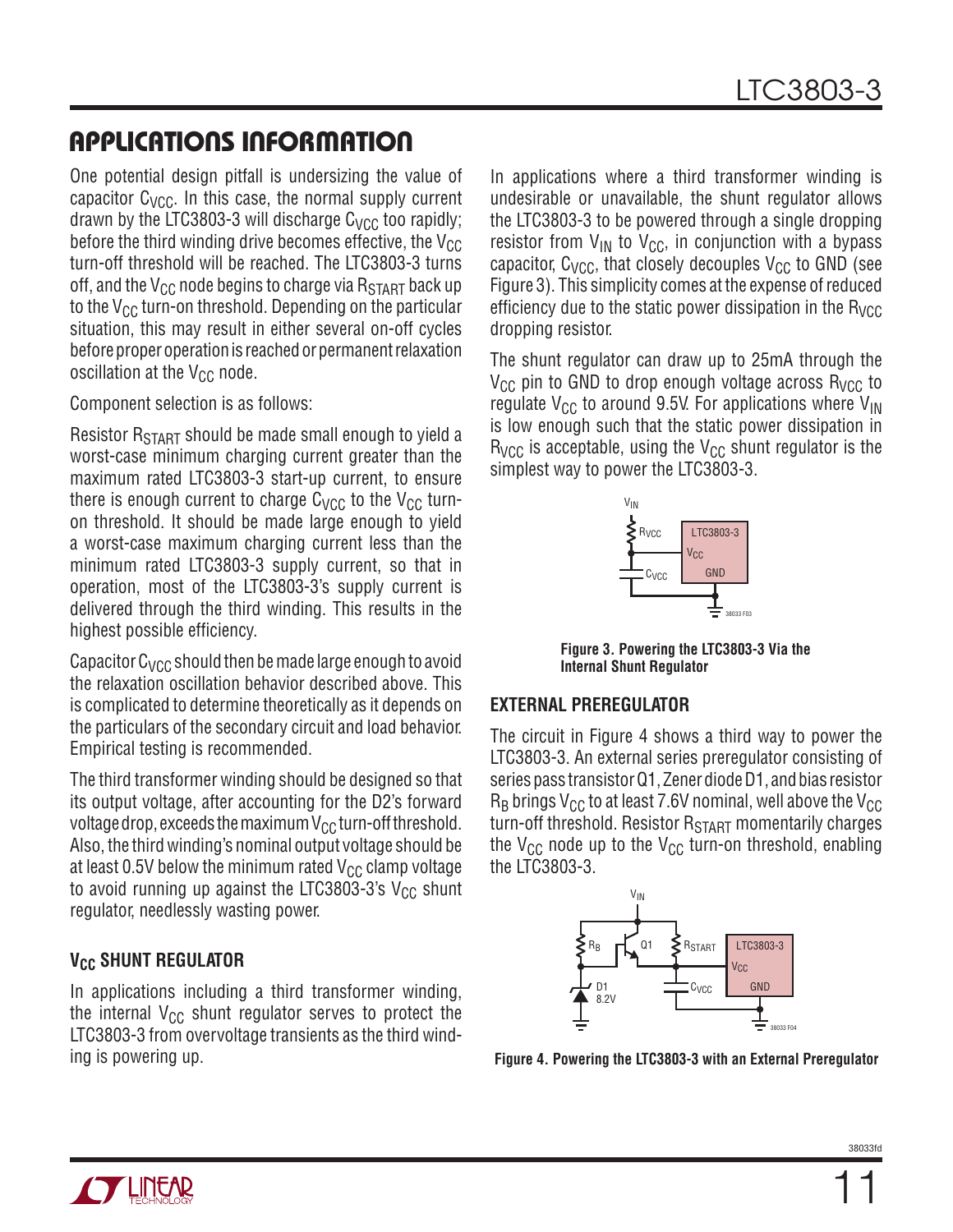### **TYPICAL APPLICATIONS**



#### **2W Isolated Housekeeping Telecom Converter**



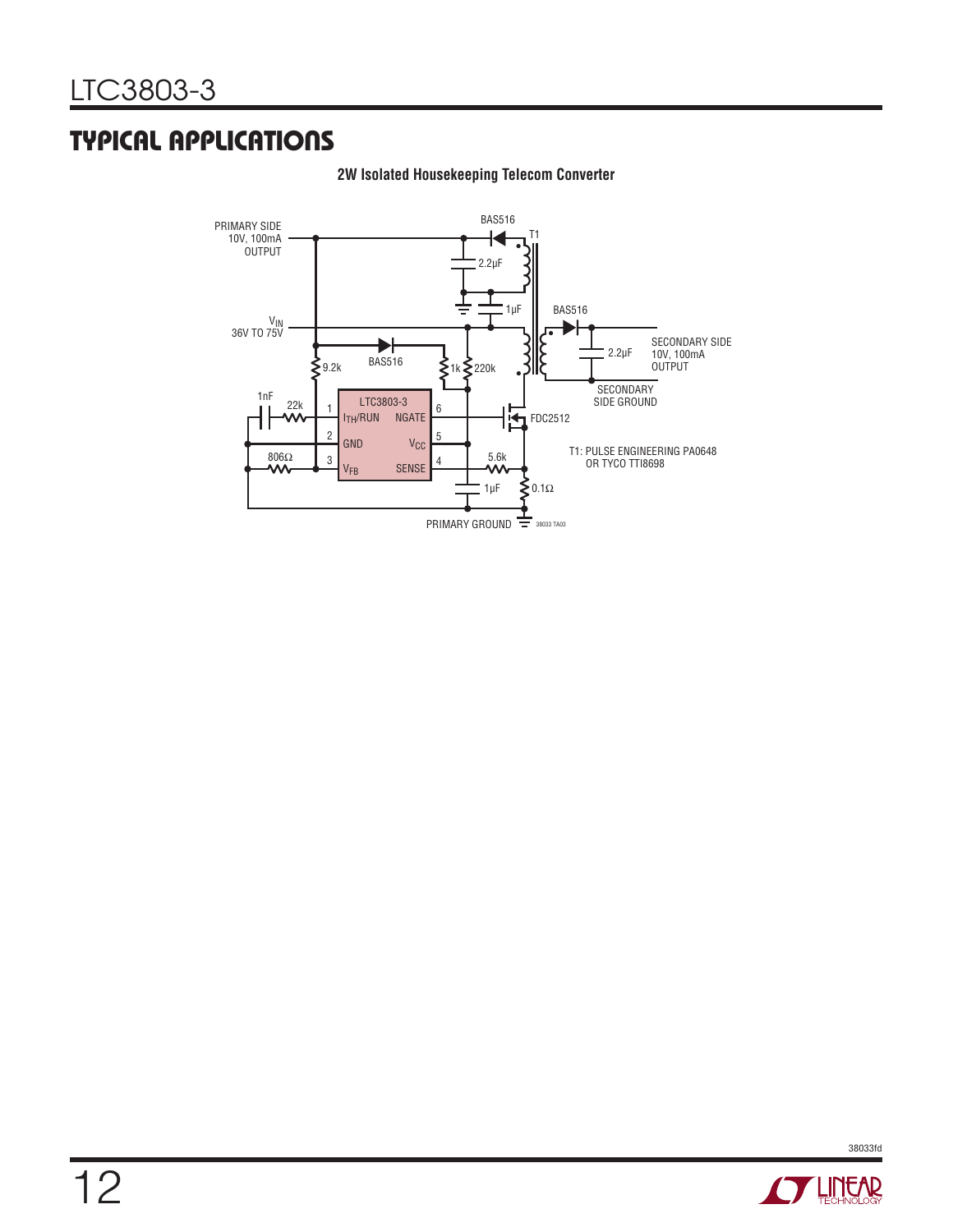### **TYPICAL APPLICATIONS**



**4:1 Input Range 3.3V Output Isolated Flyback DC/DC Converter**

**Efficiency vs Load Current** 



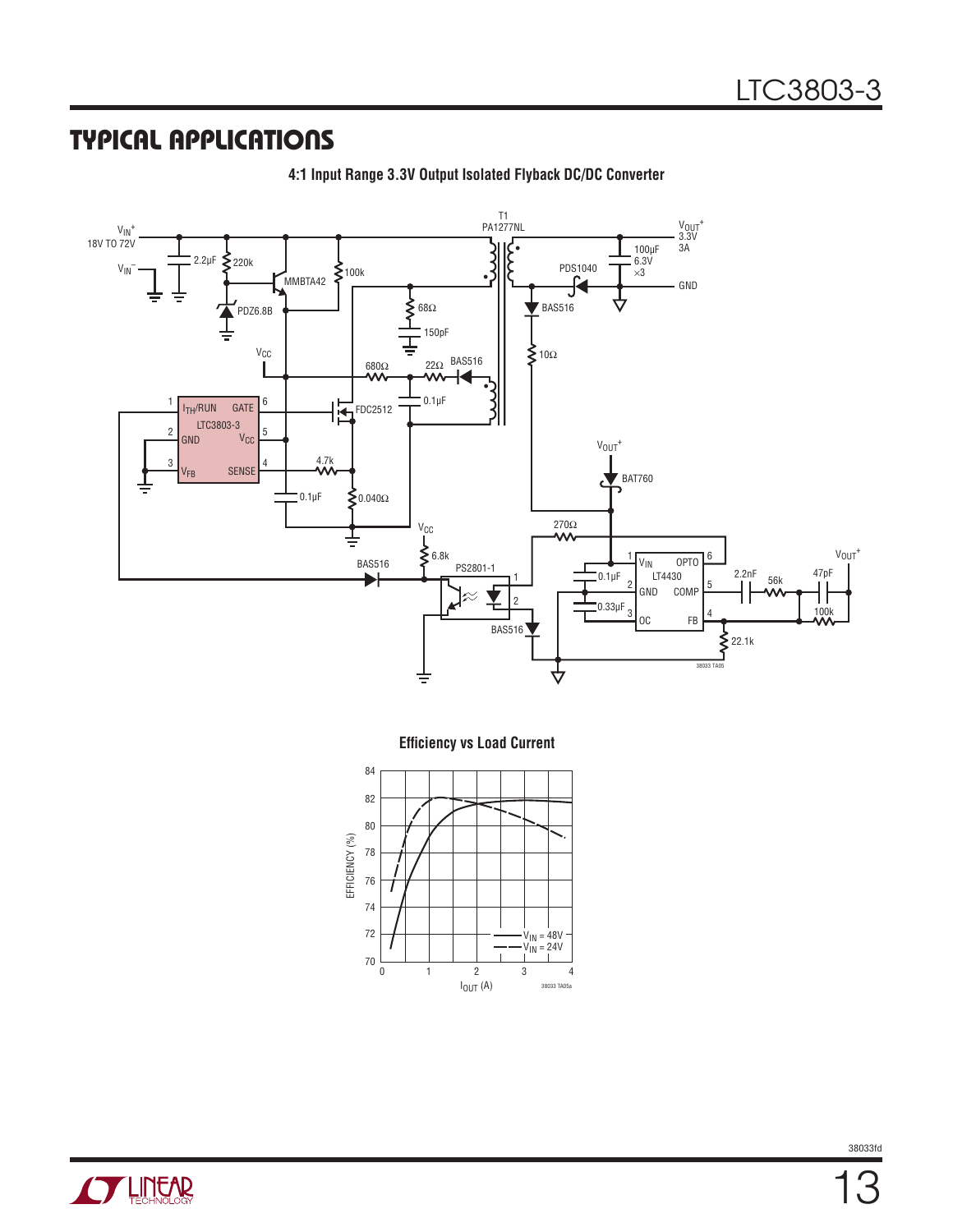### **PACKAGE DESCRIPTION**



#### **S6 Package 6-Lead Plastic TSOT-23** (Reference LTC DWG # 05-08-1636)

2. DRAWING NOT TO SCALE

3. DIMENSIONS ARE INCLUSIVE OF PLATING

- 4. DIMENSIONS ARE EXCLUSIVE OF MOLD FLASH AND METAL BURR
- 5. MOLD FLASH SHALL NOT EXCEED 0.254mm
- 6. JEDEC PACKAGE REFERENCE IS MO-193

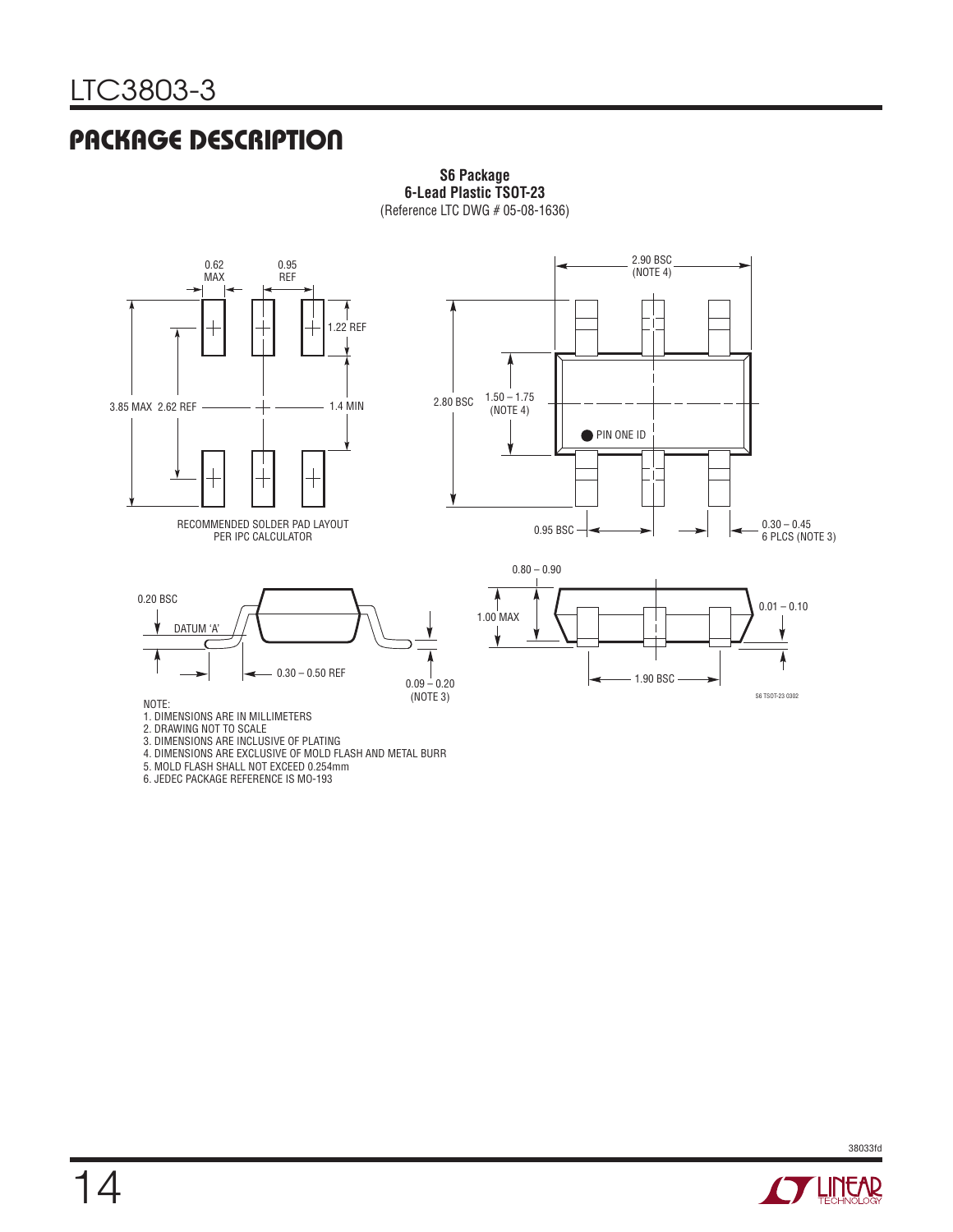### **REVISION HISTORY (Revision history begins at Rev D)**

| <b>REV</b> | <b>DATE</b>              | ESCRIPTION<br>DE                                                        | <b>NUMBER</b><br><b>PAGE</b> |
|------------|--------------------------|-------------------------------------------------------------------------|------------------------------|
| -          | <b>CIAC</b><br>O/<br>1 U | MP<br>Reflected throughout the<br>data sheet.<br>added.<br>'-arade parl | to<br>ิเเ                    |